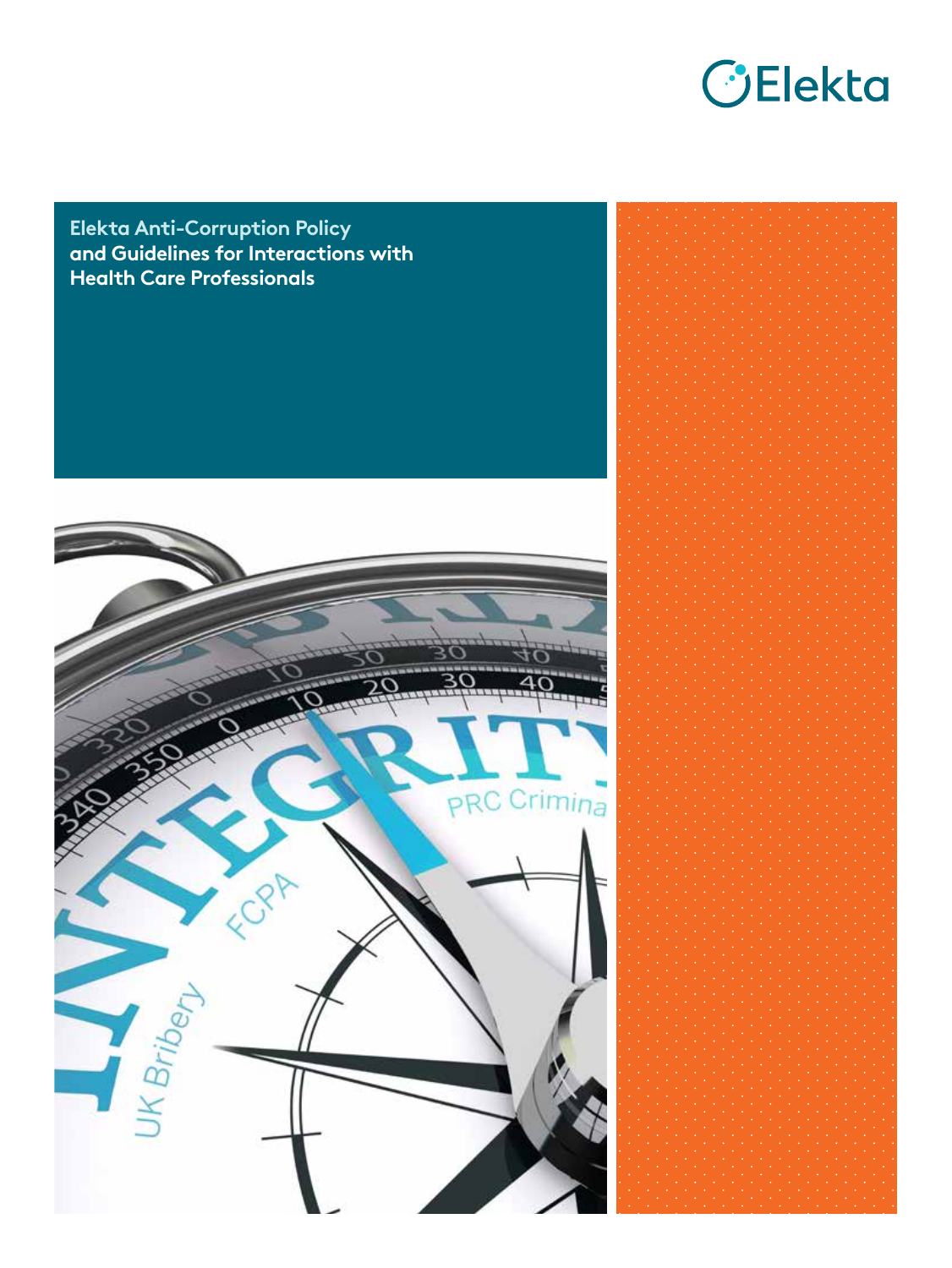## **Doing the right things in the right way**

**ELEKTA ANTI-CORRUPTION POLICY & GUIDELINES FOR INTERACTIONS WITH HEALTH CARE PROFESSIONALS**

# Understand

I understand our Code of Conduct and apply it in my daily work



I seek guidance



I act with integrity



if you believe that someone has done, is doing, or may be about to do something that violates Elekta's Code of Conduct or the law.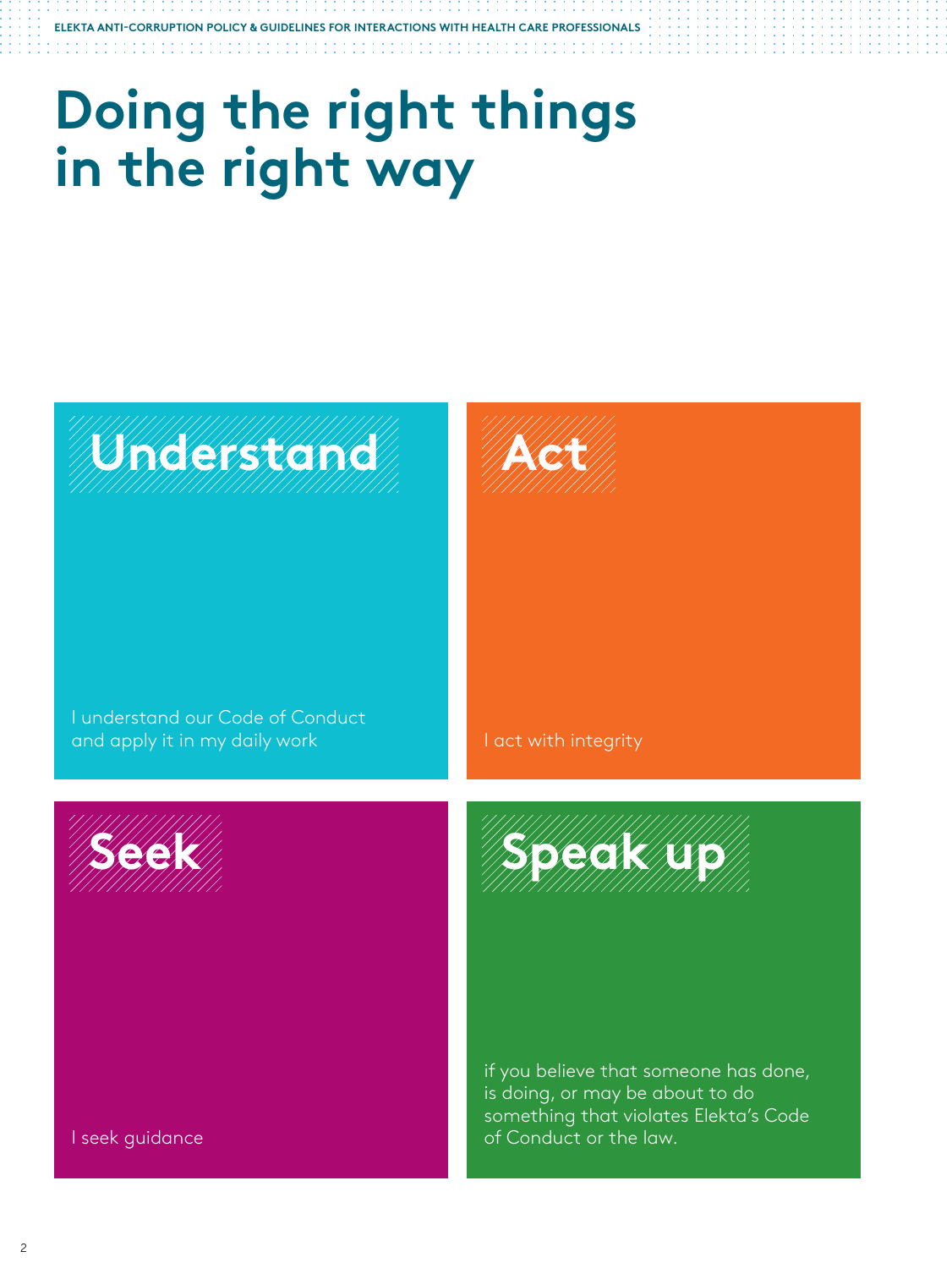#### **PURPOSE**

This Policy enhances and supplements the standards of conduct regarding bribery and corruption and other improper influence and gives additional guidance on interactions with Healthcare Professionals and Government Officials as set out in applicable laws and Elekta's Code of Conduct.

#### **SCOPE**

#### **Who is covered by this Policy?**

This Policy applies to all Elekta Group companies (including controlled entities) and its employees and directors ("Elekta Professional") and everyone conducting business on Elekta's behalf, including agents, sales consultants, distributors and service partners ("Elekta Representatives").

#### **RESPONSIBILITY**

Every Elekta Professional and Elekta Representative is responsible for reading, understanding and following the standards set forth herein.

Elekta managers are responsible for ensuring that these standards of conduct are implemented in their line organizations, and that the employees within their area of responsibility are familiar with and follow these standards of conduct.

Elekta's Compliance Department is responsible for the maintenance, training and monitoring of this Policy as well as for investigating all reports of potential violations of the Policy.

"Acting in accordance within the boundaries of this Policy and the ethical values of our Code of Conduct is the only way to secure Elekta's success, sustainability and resilience."

**Laurent Leksell, Chairman & Founder**



| The Consequences of Corruption 5                |
|-------------------------------------------------|
| The Healthcare Sectors                          |
|                                                 |
| Receiving business courtesies and other<br>. 20 |
| Relations with Elekta Representatives 21        |
|                                                 |
|                                                 |
|                                                 |

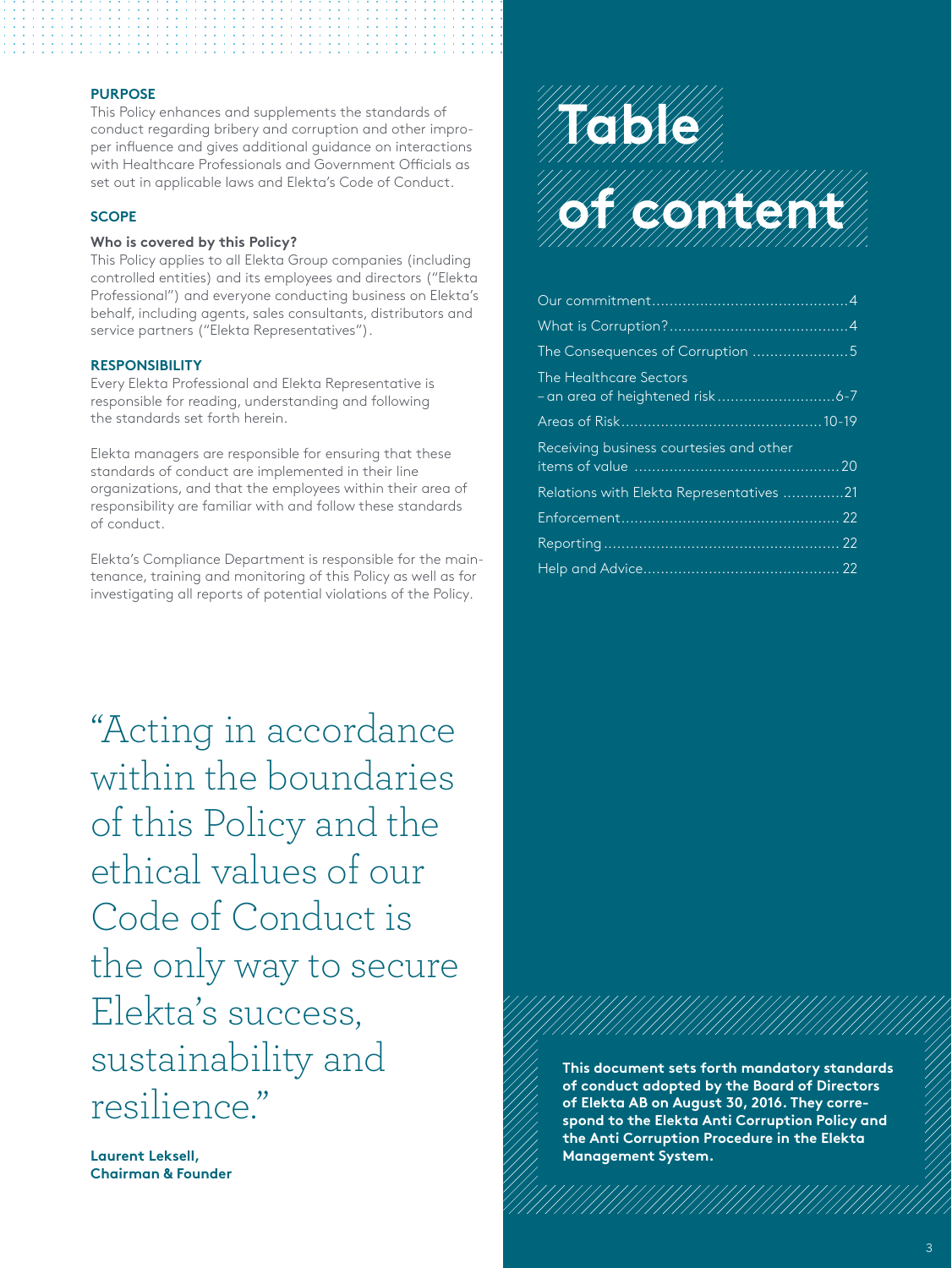**Elekta's commitment to conducting business with the highest ethical standards is outlined in the Elekta Code of Conduct:**

Everyone working for or on behalf of Elekta is expressly prohibited from offering anything of value in an effort to unduly influence others in business dealings. This applies to every country around the world and to interactions with both governments and the private sector. Opportunities that are subject to making improper payments must be turned down. Any activity that could be perceived as inconsistent with Elekta's commitment to business with the highest ethical standards, as reflected in our Code of Conduct, is prohibited.

Elekta Professionals and Representatives shall adhere to applicable anti-corruption laws of every country in which Elekta conducts business, as well as the laws that have global reach, for example the U.K. Bribery Act and the U.S. Foreign Corrupt Practices Act. These laws prohibit all forms of corruption, which include bribery, kickbacks and other means of improper influence, regardless of where the corrupt activity takes place.

## **Our commitment What is corruption?**

**Corruption means giving, offering, or authorizing anything of value to any person in order to influence their acts or decisions improperly. Corruption can also be used to cause or reward a person for acting contrary to a duty or obligation.** 

Corruption is not limited to blatant bribery and cash payments made behind closed doors. Even ordinary business activities (such as meals and entertainment) that might be permissible under different circumstances may be seen as improper. Corruption is not always intentional or obvious. Some activities that could be viewed as illegal today may not have been illegal forms of corruption in the past.

Corruption can be carried out directly by Elekta's employees or indirectly through a third party. Importantly, Elekta and its employees can be held liable for corruption carried out by a third party, even if they had no actual knowledge that a corrupt activity occurred.

**Some activities that could be viewed as illegal today may not have been illegal forms of corruption in the past.**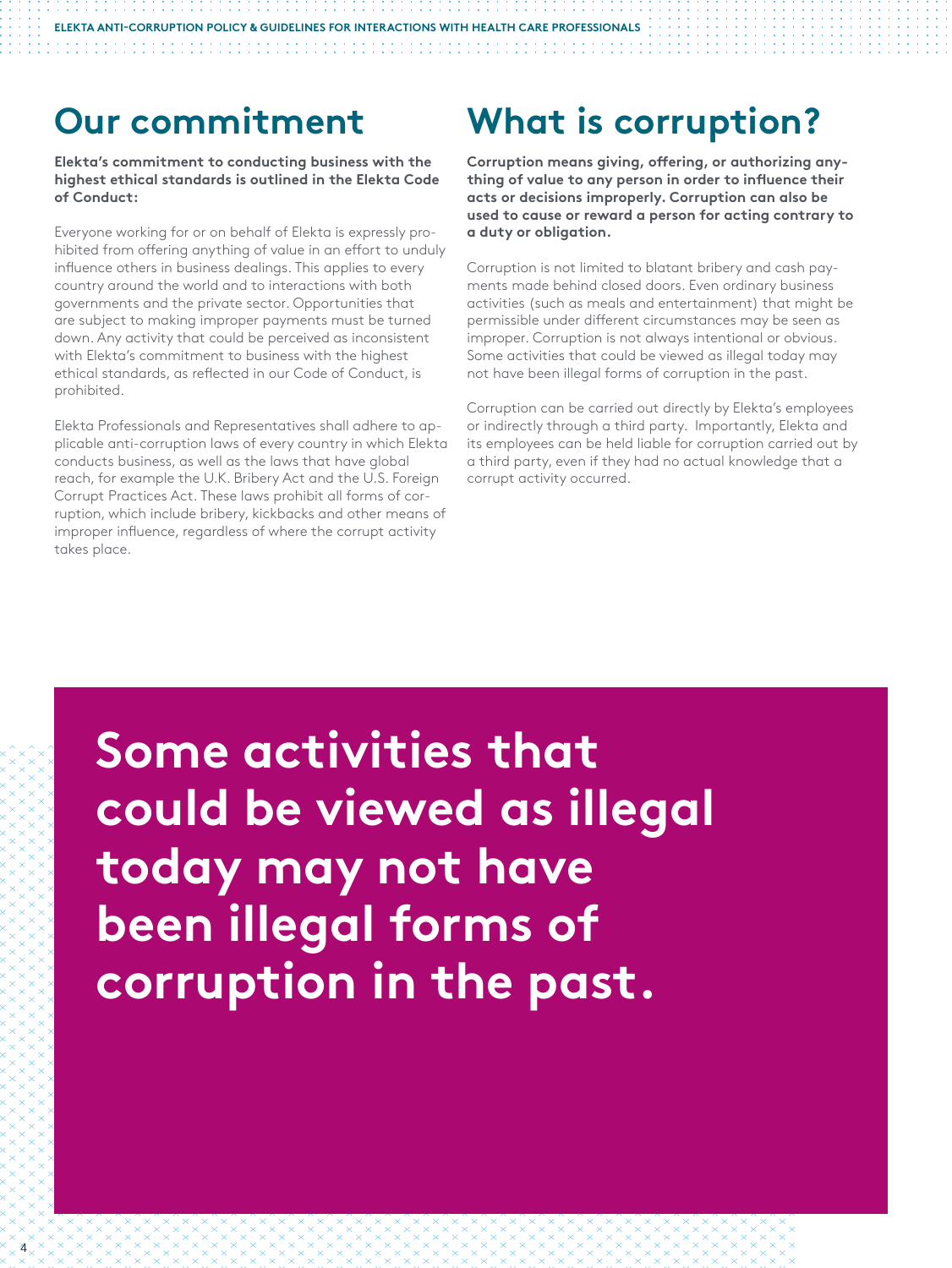## **The consequences of corruption**

**Corruption distorts prices, raises costs, undermines fair competition, and ultimately leads to healthcare decisions that harm the interests of patients and their healthcare providers.** 

Corruption acts as a stain on a company's reputation and undermines its competitiveness. This is particularly true for companies supplying goods and services in the healthcare sector, since unfair dealings and corrupt practices by suppliers can violate contractual obligations and create risks and liabilities for their customers. In today's world, failure to comply with anti-corruption laws can translate into lost business opportunities, now and in the future.

"Corruption undermines legal business activities, distorts competition and limits growth. Preventing corruption at Elekta is not only a legal obligation, it is also an ethical standard

Finally, the enforcement costs associated with corruption are severe. Fines and penalties can rise to levels that threaten the financial stability of global companies like Elekta. Employees can be detained, jailed and criminally prosecuted. Even when nothing illegal has occurred, the appearance of potential misconduct can cause a company to be the target of an investigation or lawsuit. A news article about corruption, alone, can significantly disrupt a company's financial and operational performance.



Follow the guidelines in this policy

Participate in anti-corruption training

Seek advice and speak to your manager if you have any questions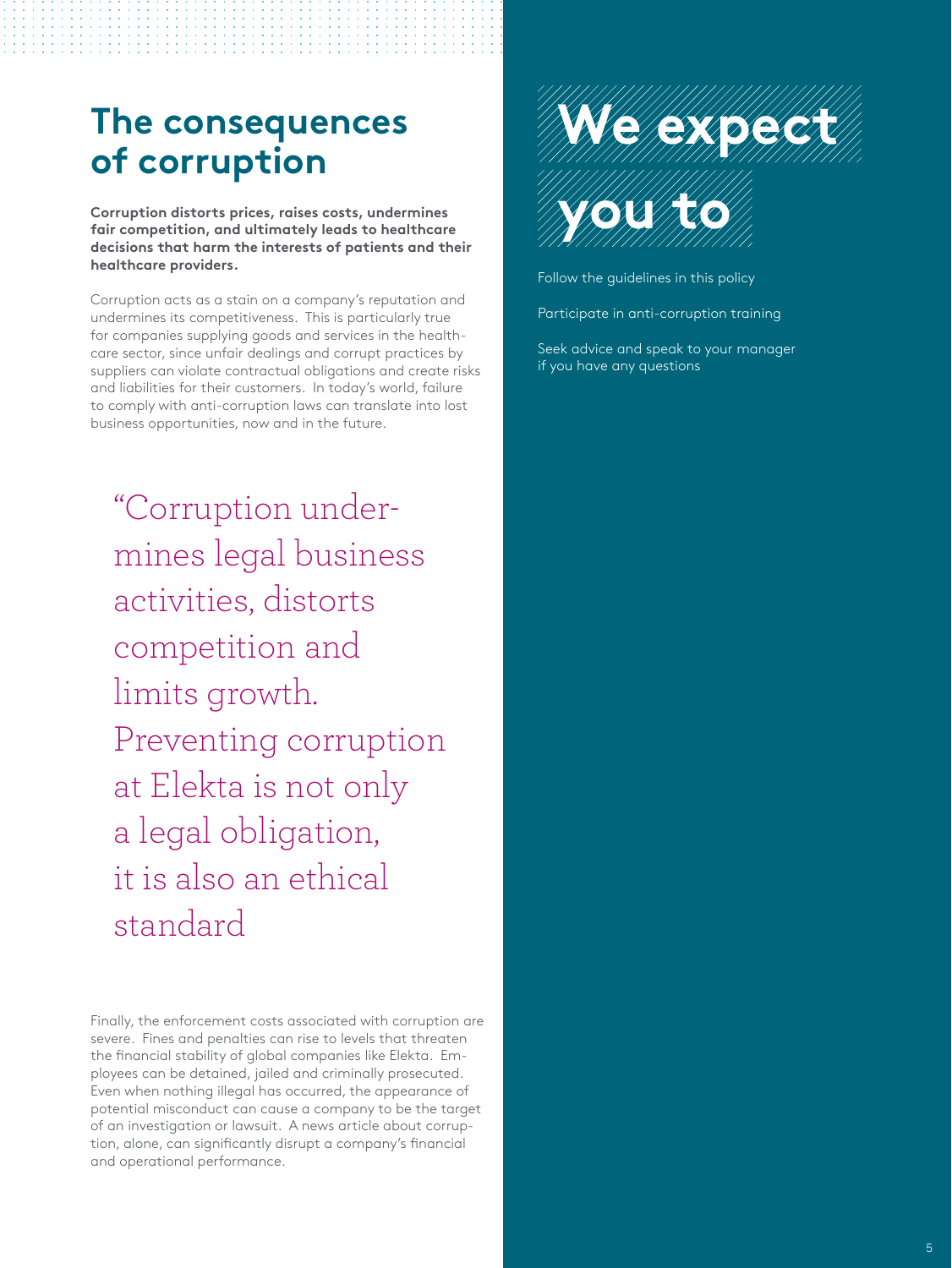

# an area of heightened risk **Public and Health Care section of the Care section**

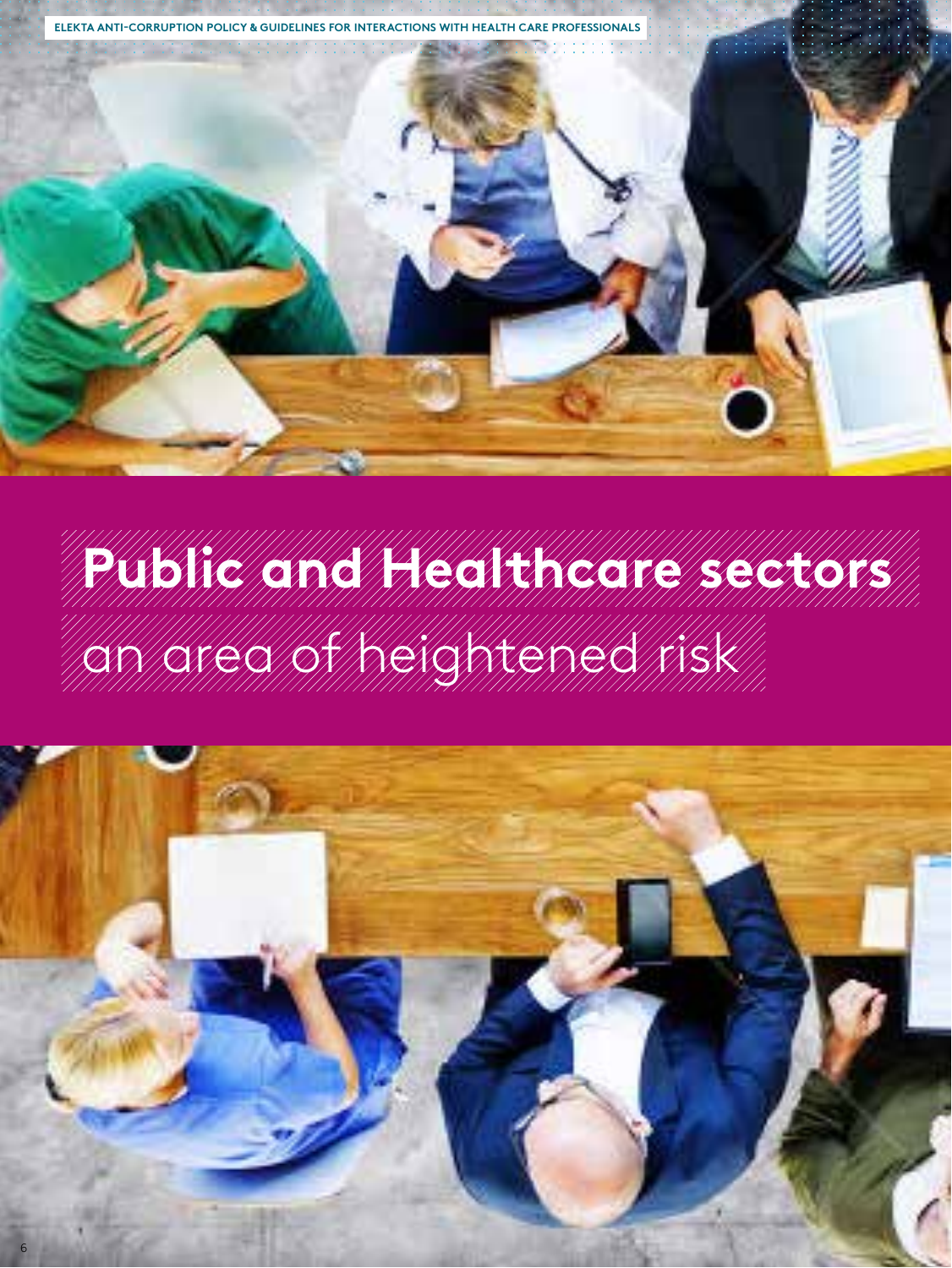**Corruption can occur in both commercial dealings and dealings with government authorities. Elekta does not distinguish between these forms of bribery and prohibits both forms.** 

Most countries have laws and regulations specific to the healthcare sector, for example, anti-kickback laws, that prohibit using something of value to influence referrals, recommendations or the purchase, lease or order of a healthcare item or service. They apply to companies that supply products and services to healthcare providers, company employees and third parties.

In addition, many countries have adopted industry codes that addresses different types of interactions with health care professionals. The guidelines set forth herein align Elekta's practices with applicable laws, relevant industry codes and its commitment to the highest ethical standards in the industry.



## **Guiding principles for interactions with healthcare professionals**

**Follow these basic principles:**

**4**

#### **SEPARATION**

Make sure a clear separation exists between any **1 2** advantages or benefits provided to healthcare professionals and the decision to purchase Elekta products or services.

### **3**

#### **TRANSPARENCY**

Any benefits or advantages to healthcare professionals must be disclosed to the appropriate administration or management level of the healthcare provider, and, where required, to local authorities.

#### **PROPORTIONALITY**

Any consideration given to a healthcare professional in exchange for a service or other performance should not exceed fair market value.

#### **DOCUMENTATION**

All arrangements involving an advantage, benefit, or item of value provided to a healthcare professional must be clearly documented.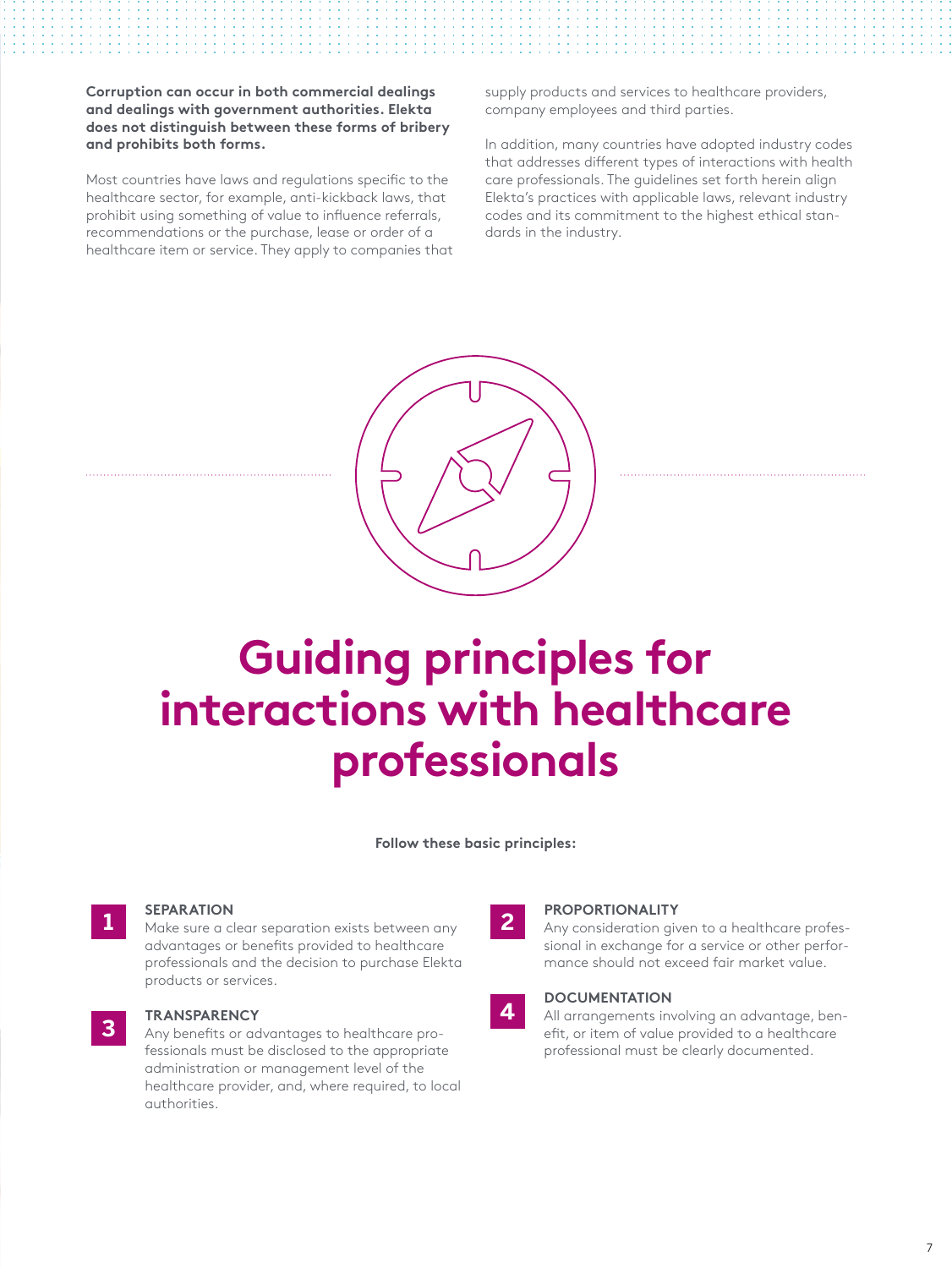# **Areas of risk**

8

**Elekta has adopted specific guidelines and procedures related to high-risk business activities to ensure certain types of interactions do not create risks for Elekta or a recipient. Adherence to these guidelines protects Elekta and reinforces the mutual trust and loyalty Elekta shares with its customers, business partners and the broader global community.** 

These global guidelines may be supplemented by local standards of conduct that address local laws, regulations and industry-specific requirements in particular countries and/or regions. Always refer to these local standards for further guidance in your Elekta-related interactions, as these form an inseparable part of Elekta's Anti-Corruption Program. Where Elekta has developed supplementary standards, they are attached to this document as Local Supplements (available internally).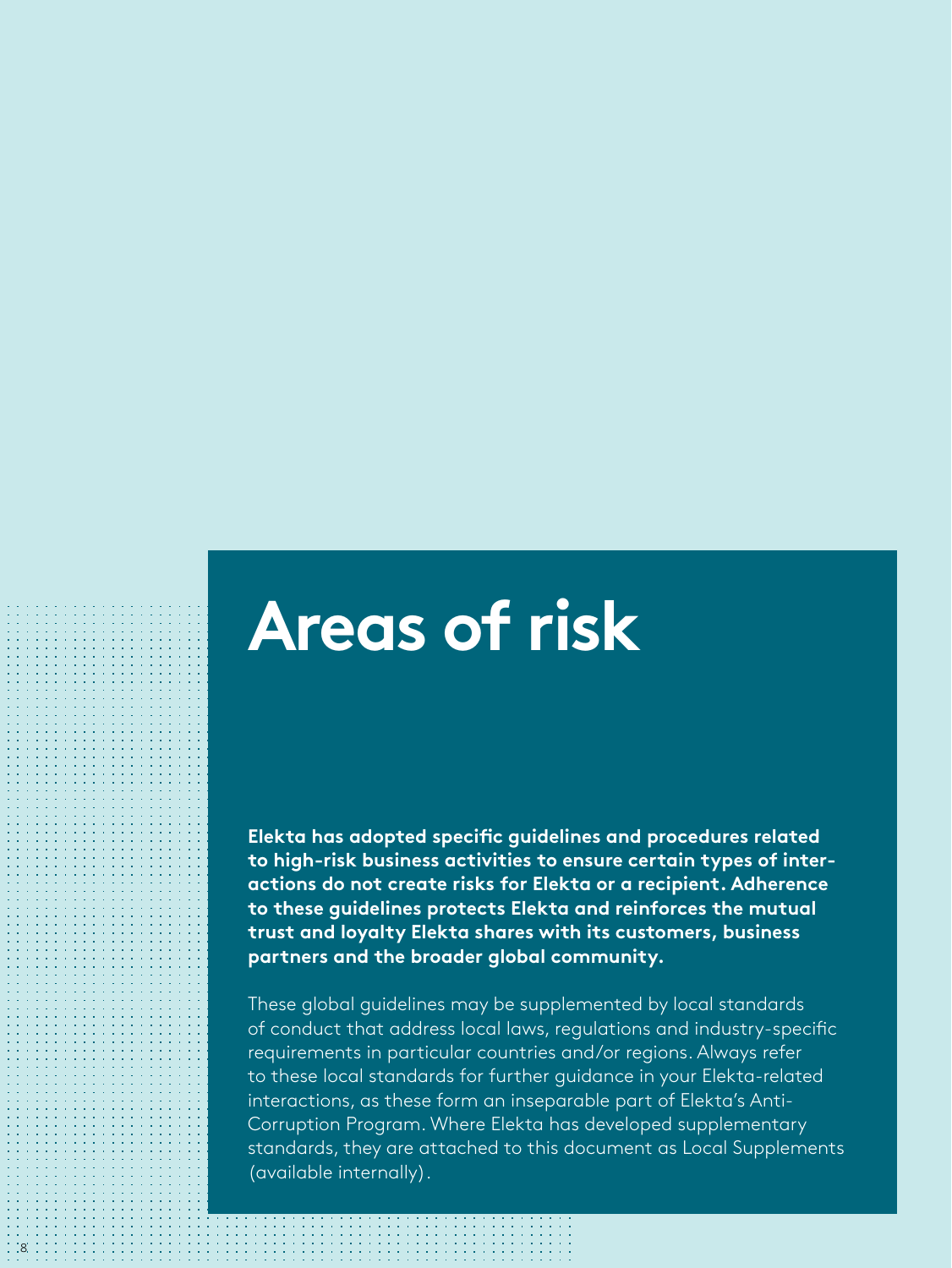

**Meals, Entertainment & Hospitality** Page 10



**Customer Gifts** Page 11



**Travel and Lodging** Page 12



**Consulting and Honoraria with Healthcare Professionals** Page 13



**Employment of Healthcare Professionals** Page 14



**Research and Collaboration with Healthcare Professionals** Page 15







**Conference Sponsorships** Page 17







**Facilitation Payments** Page 19



**THESE GLOBAL GUIDELINES** may be supplemented by local standards of conduct that address local laws, regulations and industry-specific requirements in particular countries and/or regions.

Always refer to these local standards for further guidance in your Elekta-related interactions, as these form an inseparable part of Elekta's Anti-Corruption Program.

## **We are here to help you**



**HELP & ADVICE**  compliance@elekta.com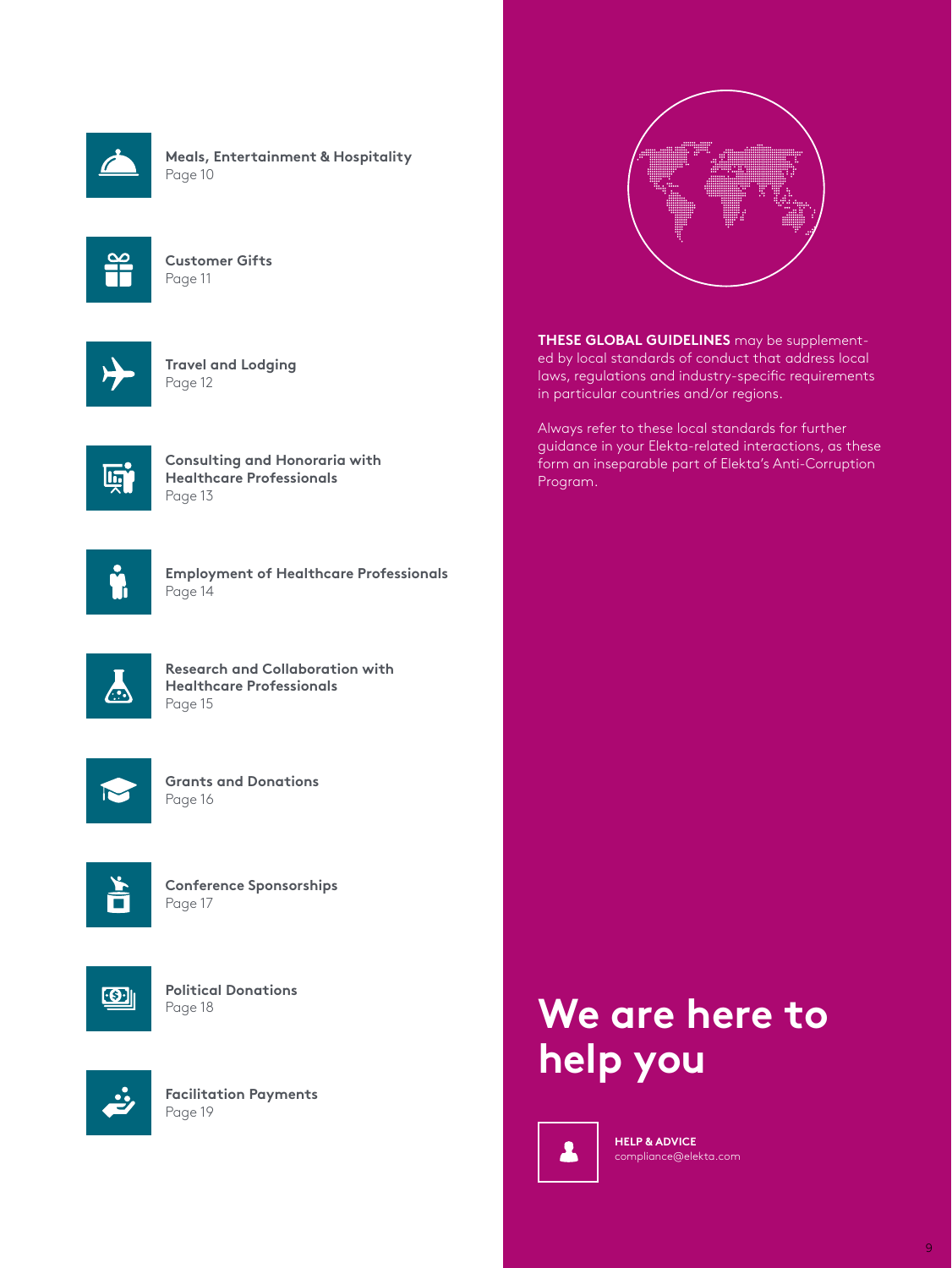

## **MEALS, ENTERTAINMENT & HOSPITALITY**

**Meals, entertainment and other forms of hospitality provided by an Elekta Professional or Elekta Representative must be:**

 $\sqrt{\ }$  Reasonable in amount and frequency

- $\checkmark$  Directly related to a legitimate business activity involving representatives with a genuine need to be present
- $\checkmark$  Conducted at an appropriate location and venue
- $\checkmark$  Permitted by the recipient's own company policies

#### **Meals, entertainment and hospitality may not be:**

- $\boldsymbol{\times}$  Used to influence someone to purchase, order, or recommend Elekta products or services
- $\times$  Interfering with the recipient's duties by creating a sense of obligation to give something in return
- X Offered in the form of cash or cash equivalents (for example gift certificates, airline miles, lottery tickets, etc.), with the exception of per diems or meal expense reimbursements related to participation at an approved Elekta activity.



**Q: It is customary to discuss business with doctors and other Healthcare Professionals over a meal such as dinner. May we also provide doctors with entertainment and hospitality in addition to dinner?** 

A: Entertainment and hospitality may be forbidden under the healthcare laws and local industry codes of some countries like the USA, for example. Where permitted, entertainment and hospitality must always be subordinate in both time and focus to the purpose of the meeting. You need to make sure the activities you are planning are permitted, both under the Local Guidelines (where such exist) as well as the customer's own rules.

In a case like this and depending on the local standards, a drink offered after a dinner may be acceptable, while paying for entertainment at a karaoke bar after a dinner is not. If you have any doubt do not hesitate to contact Elekta Compliance for advice.lobortis rhoncus lacus.



**Always check applicable local standards enclosed to this document.**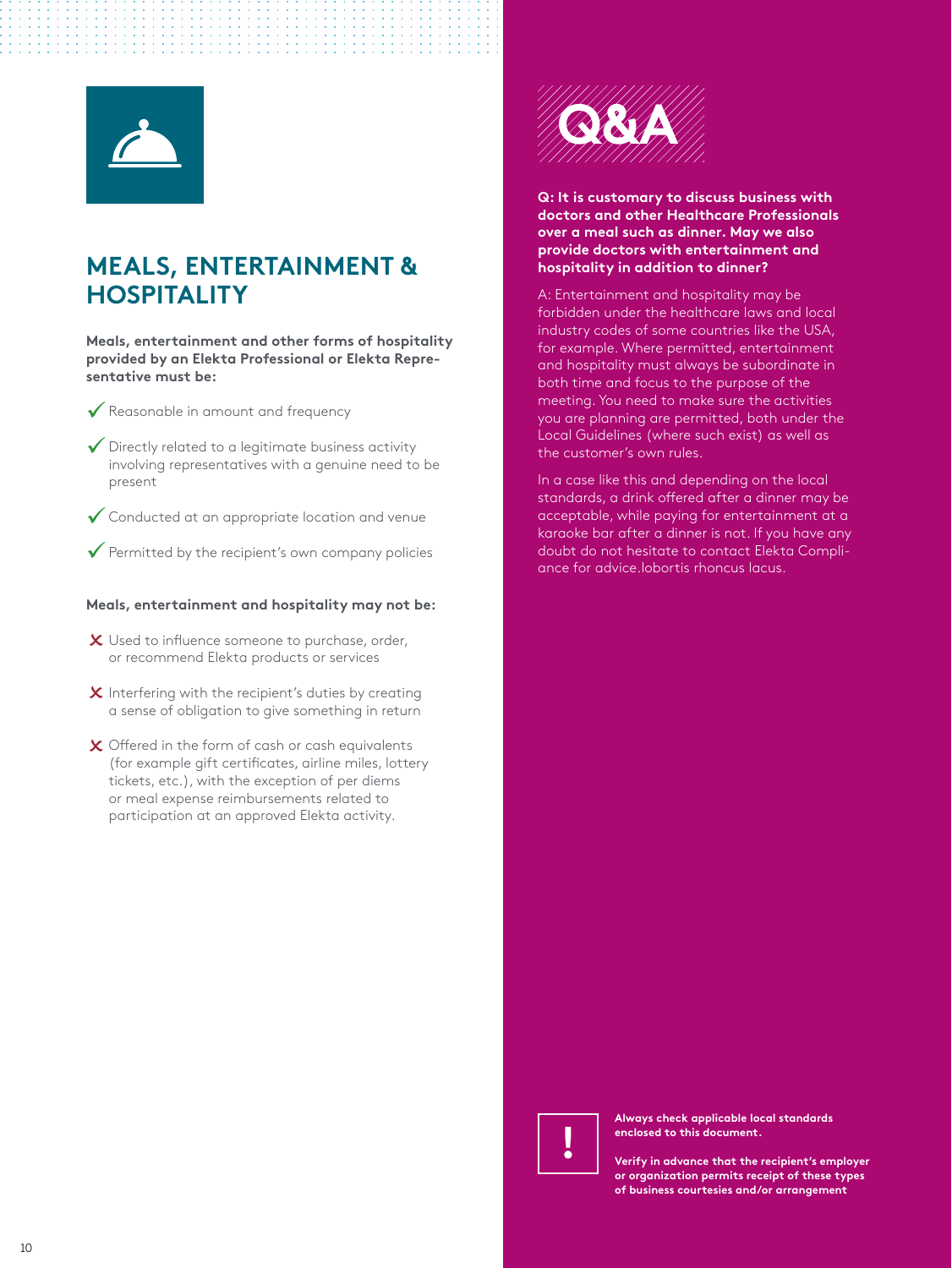

## **CUSTOMER GIFTS**

**Exchanging gifts are often part of local culture and tradition. It is not always easy to draw the line between corruption and acceptable gifts and business courtesies.**

**A gift offered or provided by an Elekta Professional or Elekta Representative must be:**

- $\checkmark$  Provided solely as a gesture of goodwill or thanks
- $\sqrt{\ }$  Modestly priced
- $\checkmark$  Offered only occasionally
- $\checkmark$  Permitted by the recipient's own company policies

#### **A gift may not be:**

- X Used to influence someone to purchase, order, or recommend Elekta products or services
- $\times$  Interfering with the recipient's duties by creating a sense of obligation to give something in return.



**Q: A Professor in the Radiology department of a hospital will soon be celebrating her birthday and we would like to give her a modestly priced present. Conveniently, her birthday coincides with sales negotiations for a new Brachy unit the client wants to purchase. May we deliver the gift to her at the upcoming sales negotiation?**

A: No, a gift offered during a sales negotiation could be seen as an attempt to influence the outcome of the sales negotiations (as a form of bribe) even if clearly this was not your intention.

**Q: We wish to hand out free Elekta branded giveaways at an industry conference. The items include pens and other office supplies that are branded with the Elekta logo. Is this ok from a compliance perspective?**

A: The laws and industry standards vary in terms of what is permissible. Some countries explicitly allow modestly valued company-branded items (like pens and coffee mugs), while others prohibit the same company-branded gifts. To be sure you must consult the Local Guidelines (where such exist) or ask Elekta Compliance for advice.



**Always check applicable local standards enclosed to this document.**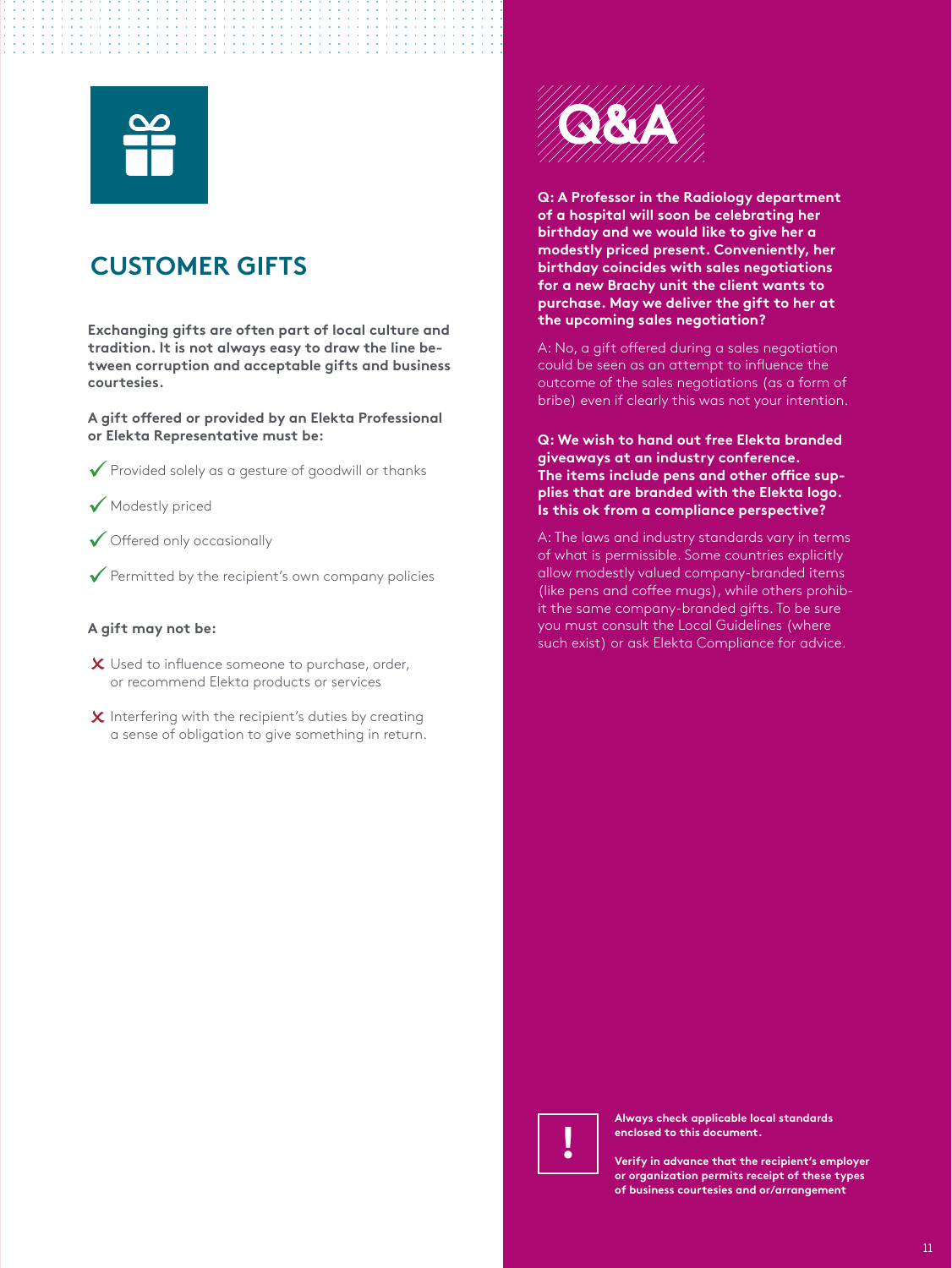

## **TRAVEL AND LODGING**

#### **Travel or lodging provided by an Elekta Professional or Elekta Representative must be:**

- $\sqrt{\ }$  Reasonable in amount and frequency
- $\checkmark$  Directly related to a legitimate business activity involving representatives with a genuine need to be present
- $\checkmark$  Conducted at an appropriate location and venue
- $\sqrt{\ }$  Permitted by the recipient's own company policies

#### **Travel & lodging may not be:**

- $\times$  Used to influence or reward a decision to purchase, order, or recommend Elekta products or services
- $\times$  Interfering with the recipient's duties by creating a sense of obligation to give something in return
- $\times$  In excess of the duration of the related Elekta activity
- X Provided for spouses and other quests



**Q: We have invited a speaker to give a lecture at an Elekta User Meeting in Europe. The speaker will be flying in from Asia and staying for two nights at a hotel near the venue. We have agreed to compensate the speaker at a market rate and would like to provide him with business class air travel. Is this acceptable?**

A: As a rule air travel should be made in economy class. Exceptions to this may be allowed depending on the circumstances in the given case (subject to any additional restrictions in local standards) and the total value of the compensation. If you have any doubt do not hesitate to contact Elekta Compliance for advice.

#### **Q: We have invited a number of doctors to attend a training session at an approved Elekta training site. The doctors are asking for suites at a luxury hotel. How should I respond to their request?**

A: Paying for accommodation to a customer for training is an acceptable practice, but monetary limits consistent with industry standards have been established in our local standards (where such exist). A luxury hotel most certainly is out of bounds and could be seen as an attempt to unduly influence the doctor. You should respond by politely explaining that Elekta has guidelines in place for the protection of both Elekta and its customers, and these guidelines do not permit hotel accommodations of this type. If the doctor insists, invite him or her to speak with Elekta's Compliance department for more explanation.

#### **Q: What should I do if a Healthcare Professional submits reimbursement for travel expenses that exceed the limitations in our Anti-Corruption Policy and/or the Local Guidelines?**

A: The best way to address this problem is to avoid it in the first instance. If Elekta will be reimbursing a Healthcare Professional for travel expenses, make sure he or she understands our guidelines in advance of the trip. If the Healthcare Professional nonetheless submits unauthorized expenses for reimbursement, seek guidance from your manager and/or Elekta Compliance.



**Always check applicable local standards enclosed to this document.**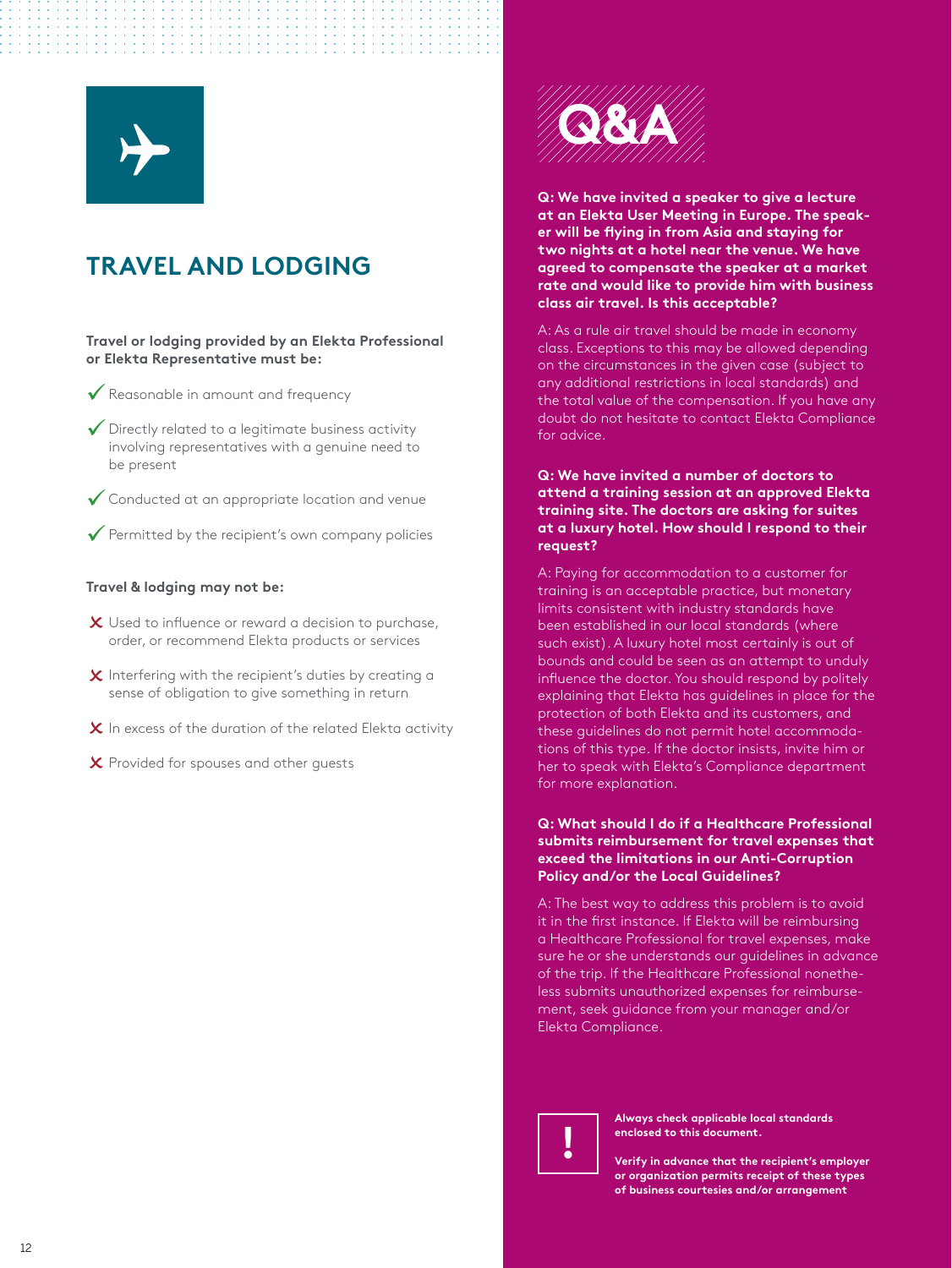

### **CONSULTING AND HONO-RARIA WITH HEALTHCARE PROFESSIONALS**

**A speaking engagement, consulting arrangement, appointment to an advisory board, or other similar opportunity offered to a Healthcare Professional must be:** 

- $\sqrt{\ }$  Based on a legitimate business need
- $\checkmark$  Entered into without regard to the volume or value of purchases of Elekta products or services
- $\checkmark$  Compensated based on fair market value of the services provided
- $\sqrt{\ }$  Permitted by the Healthcare Professional's own company policies
- $\checkmark$  Documented in a written contract reviewed by Elekta's Legal Department
- $\checkmark$  Preceded by written notification to the Healthcare Professional's institution

#### **These opportunities offered to a Healthcare Professional may not be:**

- X Used to influence or reward a decision by a healthcare professional that benefits Elekta (for example, to purchase, order, or recommend Elekta products or services)
- $\times$  Interfering with the recipient's duties by creating a sense of obligation to give something in return



**Q: A doctor working for one of our biggest customers has shown a willingness to volunteer as a speaker to reflect on his experiences with Elekta equipment at different industry events. He is asking for a consultancy fee that is higher than normal, but has suggested this engagement could help Elekta with a potential new order at his hospital. If we negotiate the doctor's rate to a fair market value level, can we proceed with the engagement?**

A: Engaging a Healthcare Professional for a service should never be (and should never be perceived to be) connected to the purchase of Elekta equipment or services. Engaging the doctor under these circumstances is prohibited. We should politely decline the opportunity as a speaker.

**Q: Our Anti-Corruption Policy requires confirmation that hiring a Healthcare Professional is permitted by the Healthcare Professional's own institutional policies. How am I supposed to determine this?**

A: There are several ways to accomplish this, including simply asking the Healthcare Professional for confirmation. Just asking the question demonstrates transparency, good faith and integrity, as well as respect for the conflict of interest rules that may be in place at their institution. As a rule, written notification to the Healthcare Professional's institution is required.



**Always check applicable local standards enclosed to this document.** 

**Verify in advance that the Healthcare Professional's employer or organization permits this type of engagement with a medical device company.**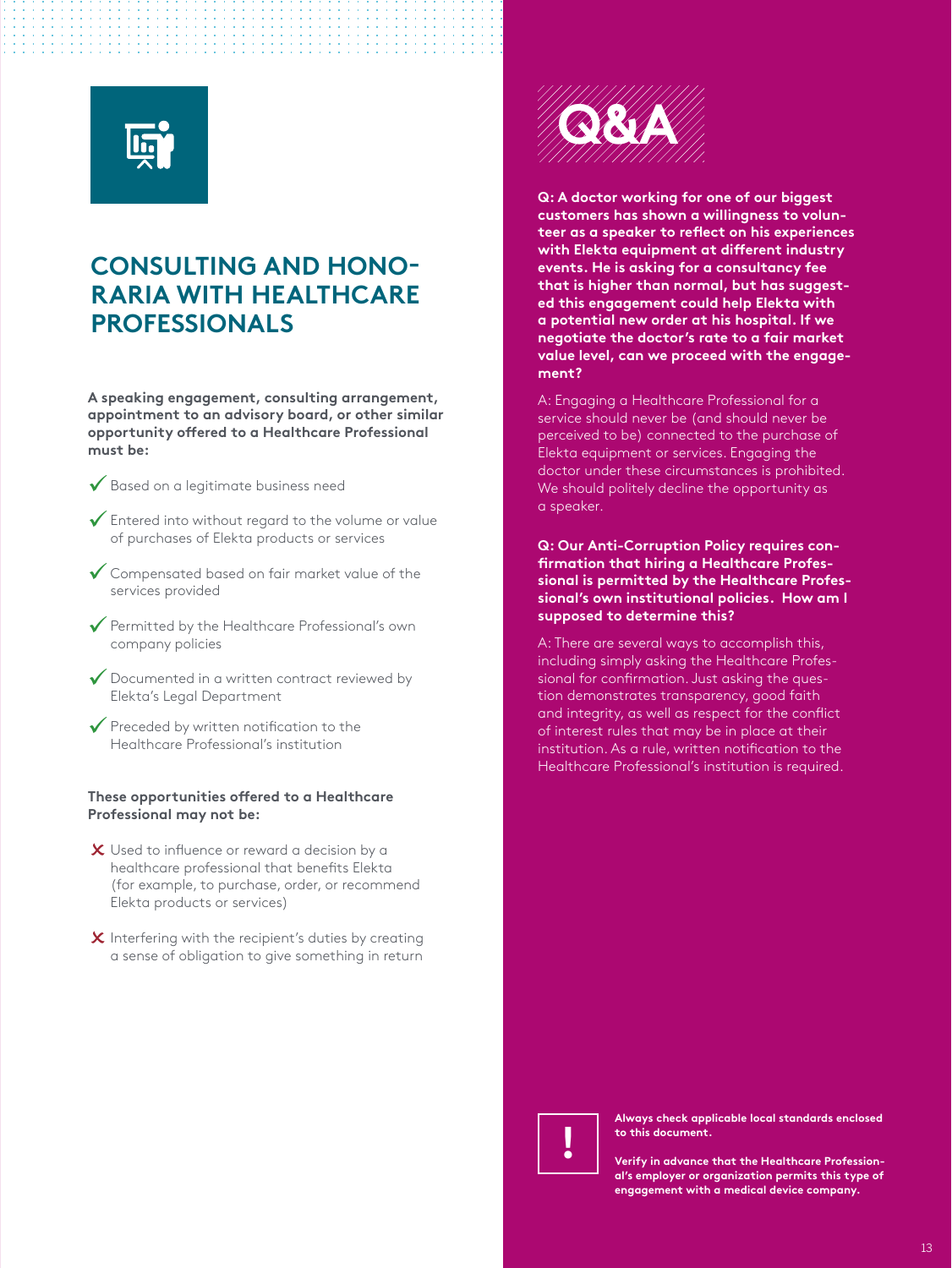

## **EMPLOYMENT OF HEALTH-CARE PROFESSIONALS AND GOVERNMENT OFFICIALS**

#### **Employment of Healthcare Professionals and Government Officials must be:**

- $\sqrt{\ }$  Based on a legitimate employment need
- $\checkmark$  Entered into based on the qualifications and expertise of the candidate
- $\checkmark$  Compensated at fair market value and at a level consistent with other employees providing similar duties

#### **Employment of a Healthcare Professionals and Government Officials may not be:**

- $\times$  In the case of a Healthcare Professional, used to influence or reward a decision by the Healthcare Professional that benefits Elekta (for example, to purchase, order, or recommend Elekta products or services)
- X In the case of a Government Official, used to influence or reward a Government Official decision that benefits Elekta



**Q: The procurement manager at a hospital has hinted at a willingness to make a career change and work for a company like Elekta. The hospital is currently contemplating a large Linac order. We currently have a position open at Elekta and offering the procurement manager the job will increase our chances of winning the order. Can we offer her the job?**

A: No. Employment of a Healthcare Professional may never be used to influence or reward someone in an inappropriate manner to purchase Elekta equipment or services. If the purchasing manager decides to pursue the position, the procurement manager must go through the standard employment application process. Appropriate disclosures should be made to the hospital to avoid any actual or perceived conflicts of interest.



**Always check applicable local standards enclosed to this document.** 

**Verify in advance that the Healthcare Professional's employer or organization permits this type of engagement with a medical device company.**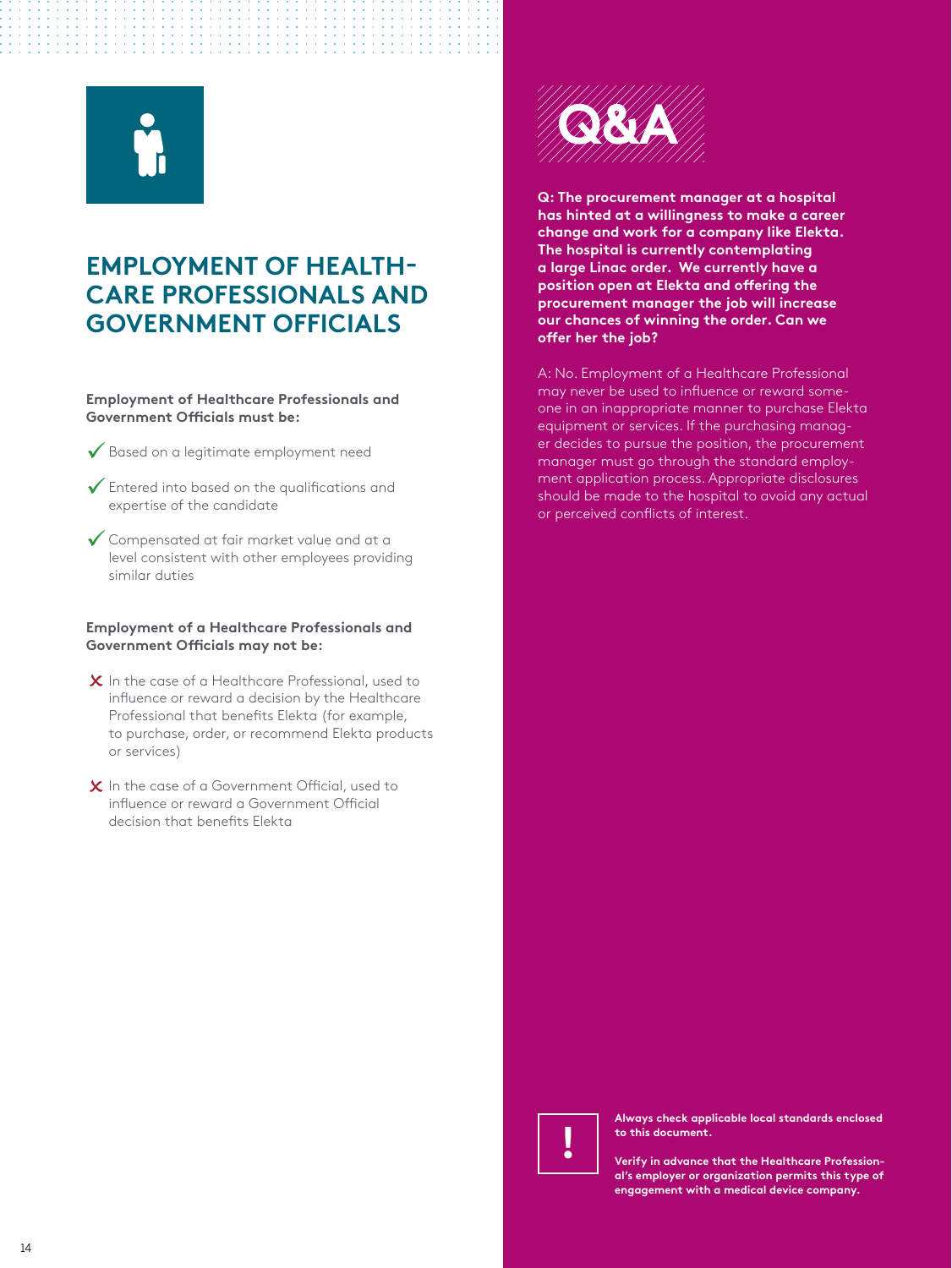

### **RESEARCH AND COLLABO-RATION WITH HEALTHCARE PROFESSIONALS**

**Research, collaboration and other product development projects involving Healthcare Professionals must be:**

- $\sqrt{\ }$  Based on a genuine research or product development need as determined by Elekta Product Lifecycle Management
- $\checkmark$  Entered into based on the qualifications and expertise of the Healthcare Professional (or Healthcare Organization) without regard to the volume or value of purchases of Elekta products or services
- $\checkmark$  Evaluated, negotiated, selected and managed solely by Elekta Professionals within Elekta Product Lifecycle Management
- $\checkmark$  Compensated based on the fair market value of the services provided by the Healthcare Professional (or Healthcare Organization)
- $\checkmark$  Permitted by the Healthcare Professional's (or Healthcare Organization's) own company policies
- $\checkmark$  Documented in a written contract reviewed by Elekta's Legal Department

#### **These projects may not be:**

- X Used to influence or reward a decision by a Healthcare Professional (or Healthcare Organization) that benefits Elekta (for example to purchase, order, or recommend Elekta products or services)
- $\boldsymbol{\times}$  Creating a sense of obligation to give something in return



**Q: A potential client has proposed a research arrangement whereby Elekta would supply equipment for free in return for receiving clinical data generated during the research project. The client indicated a potential interest in purchasing the equipment after the research concludes.** 

A: Research arrangements with customers must be separate, independent and may not be contingent upon a commercial transaction or sale of Elekta products and services. If the arrangement is based on a genuine research need with contractually agreed milestones and deliverables, as determined by Elekta Product Lifecycle Management, and it fulfills the other requirements set out in the Anti-Corruption Policy and Local Guidelines (where such exist), this arrangement would be acceptable.



**Always check applicable local standards enclosed to this document.** 

**Verify in advance that the Healthcare Professional's employer or organization permits this type of engagement with a medical device company.**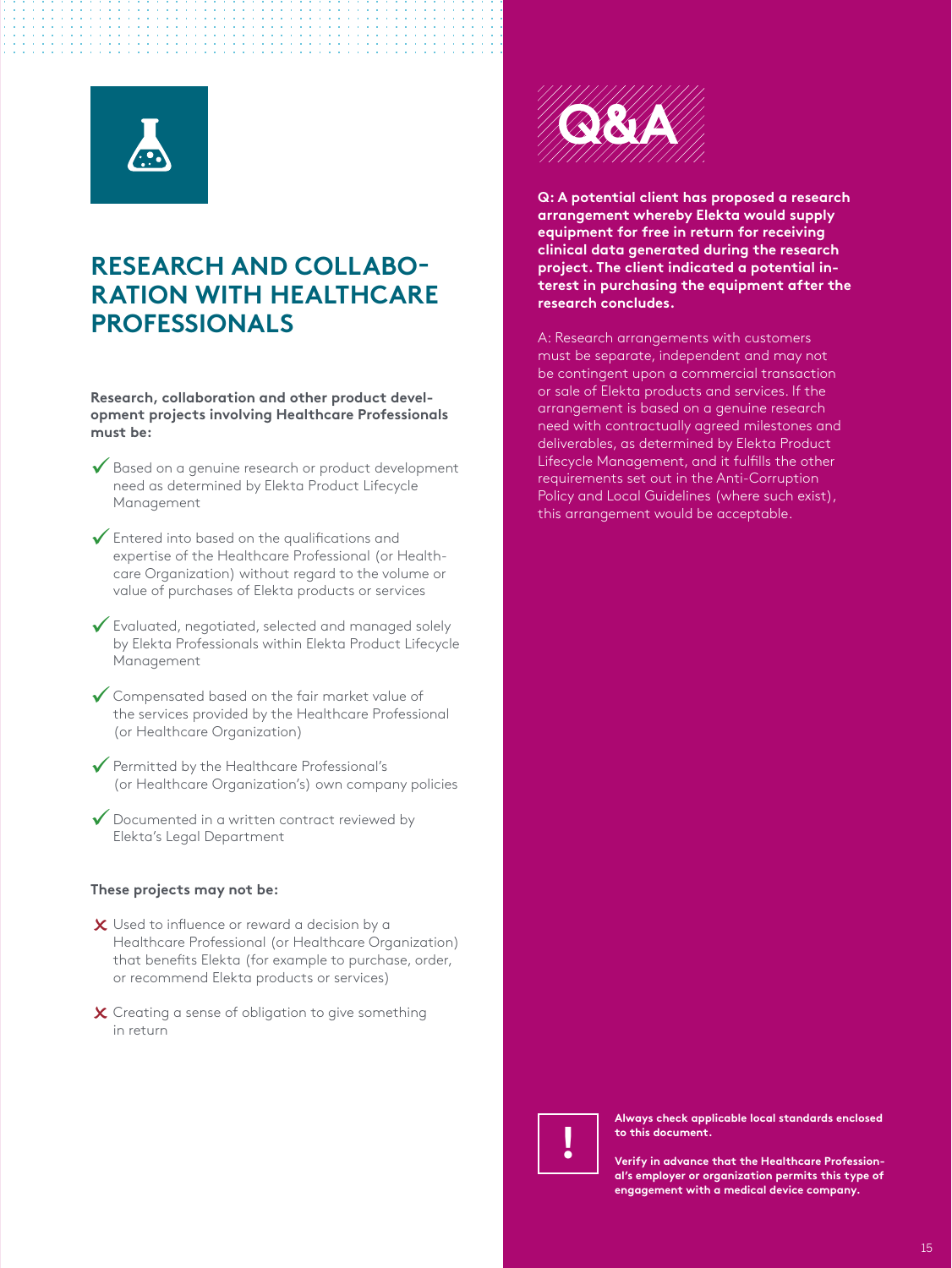

## **GRANTS AND DONATIONS**

#### **Grants and donations must be:**

- $\sqrt{\ }$  Made for the sole purpose of advancing a genuine educational, scientific, or charitable purpose
- $\sqrt{\ }$  Made without regard to the volume or value of purchases of Elekta products or services
- $\sqrt{\phantom{a}}$  Approved by Elekta Professionals who are not involved in the sale of Elekta products and services
- $\checkmark$  Fully and accurately documented to reflect the purpose of the expense

#### **Grants and donations may not be:**

X Awarded in return for a decision by a Healthcare Professional to purchase, order, or recommend Elekta products or services



**Q: An Elekta customer who just purchased a new Elekta Linac has asked us for a grant to support an upcoming scientific symposium hosted by her institution. The requested amount is not very high and the grant would be a nice gesture showing our appreciation for receiving the customer's business. Can we provide the grant to support the symposium?**

A: Grants for events of this type must be made for the purpose of advancing an educational, scientific or charitable goal of Elekta. Providing a customer with a grant as a thank you for purchasing an Elekta product would not be appropriate. Unless the symposium advances an identified scientific goal for Elekta, we must decline the offer. It is important that we avoid any real or perceived connection between the purchase of Elekta products and services and the awarding of grants (and other items of value) to customers.



**Always check applicable local standards enclosed to this document.**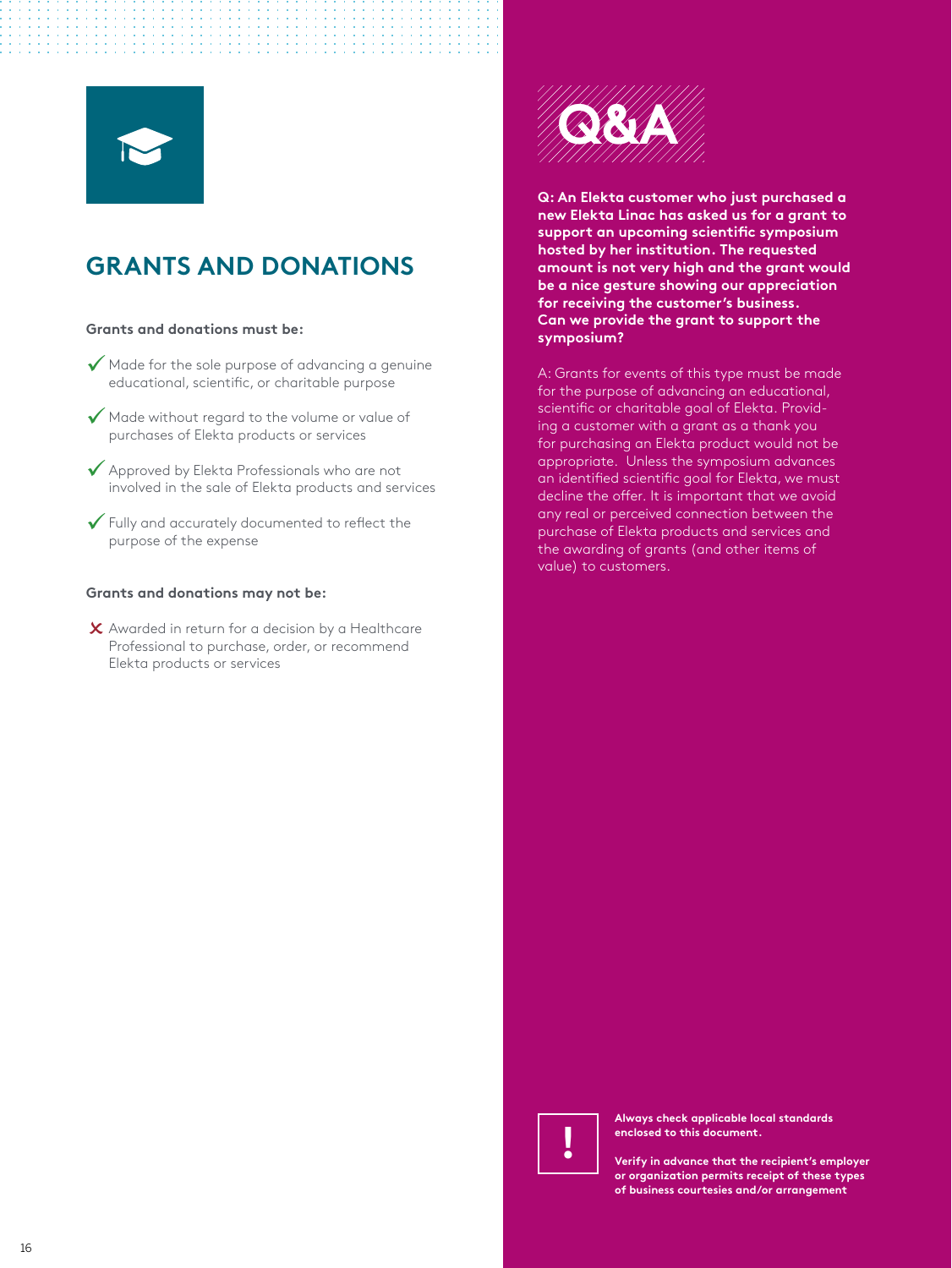

## **CONFERENCE SPONSORSHIPS**

**Sponsorship of a non-Elekta healthcare-related conference (e.g., ASTRO, ESTRO) for business promotional purposes must be:**

- $\checkmark$  Conducted for genuine promotional, scientific and/or educational purposes
- $\sqrt{\phantom{a}}$  Approved by Elekta Professionals who are not involved in the sale of Elekta products and services
- $\checkmark$  Independently controlled and managed by the conference host, including with regard to the selection of program content, faculty, attendees, educational methods, and materials

#### **Conference sponsorships may not be:**

 $\boldsymbol{\times}$  Awarded in return for a decision by a Healthcare Professional to purchase, order, or recommend Elekta products or services



**Q: An Elekta customer has asked us to sponsor an industry conference held at a beach resort in Hawaii. The conference agenda seems to be quite heavy on recreational activities with very few hours allotted for educational or scientific presentations. Sponsoring the event would generate plenty of marketing benefits for Elekta, and would create goodwill in the eyes of our customers. May we sponsor the conference?** 

A: Sponsoring medical conferences can form part of customary marketing activities. However, based on the facts provided in this case, this event can be perceived as a way for Elekta to provide improper benefits to Healthcare Professionals. Events of this nature may need to be reviewed by Elekta Compliance as required by the Local Guidelines (where such exist).



**Always check applicable local standards enclosed to this document.**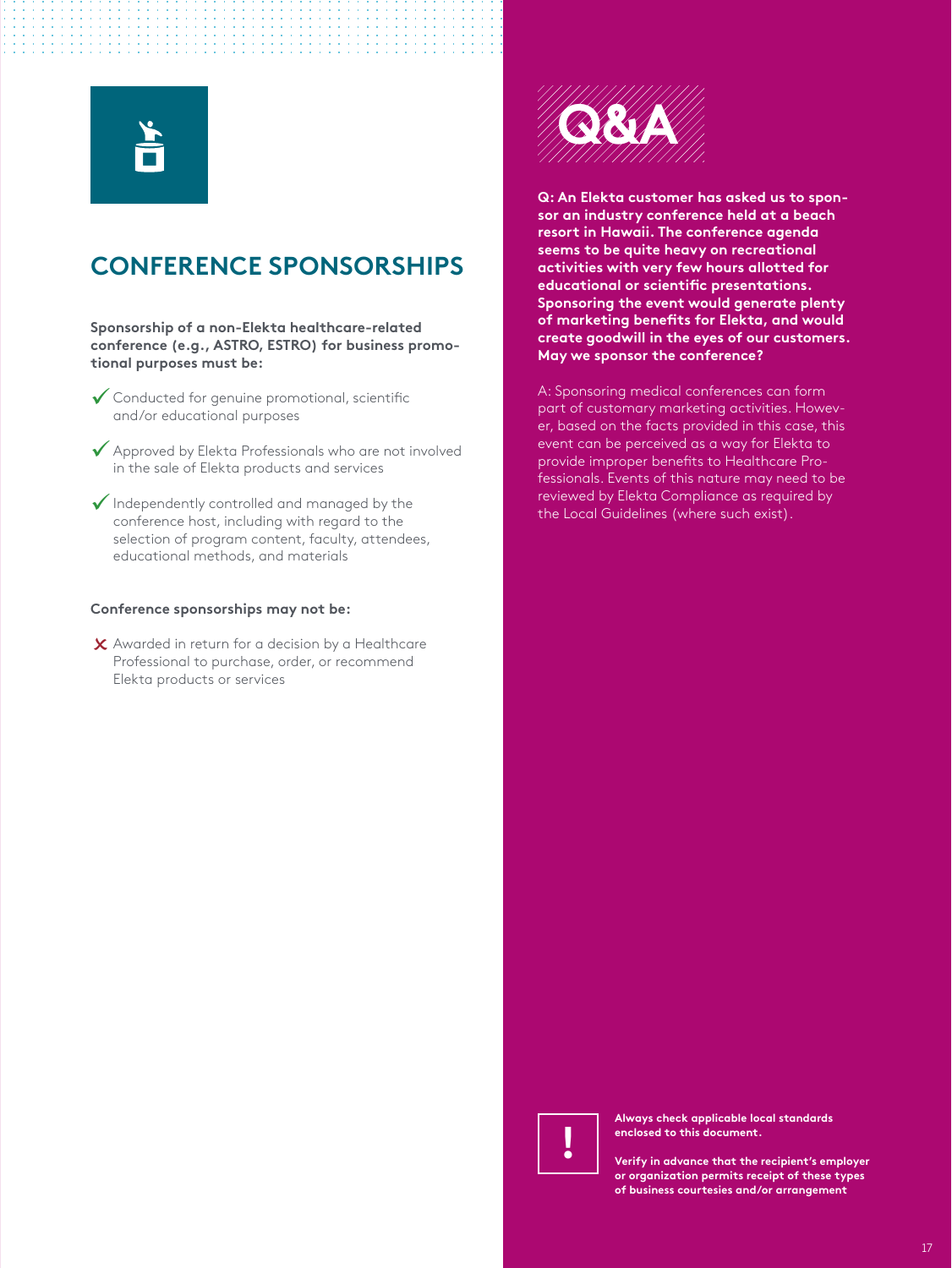

## **POLITICAL DONATIONS**

Elekta prohibits contributions, payments or endorsements to political parties, political committees, or to individual politicians or candidates. Elekta Professionals may not make any political contributions on behalf of Elekta or through the use of Elekta corporate funds or resources\*

*\* Nothing in this section shall prohibit the establishment and operation of a separate segregated fund, as permitted by United States law, to collect voluntary donations from certain eligible employees of Elekta and to make contributions to candidates for elected political office in the United States.*



#### **Q: A friend of mine is running for political office and I would like to help with the campaign. Is this allowed?**

A: Yes. Your personal political activity is your business. Just make sure that you do not use Elekta resources, including working time, e-mail or Elekta's name, to support the campaign.



**Always check applicable local standards enclosed to this document.**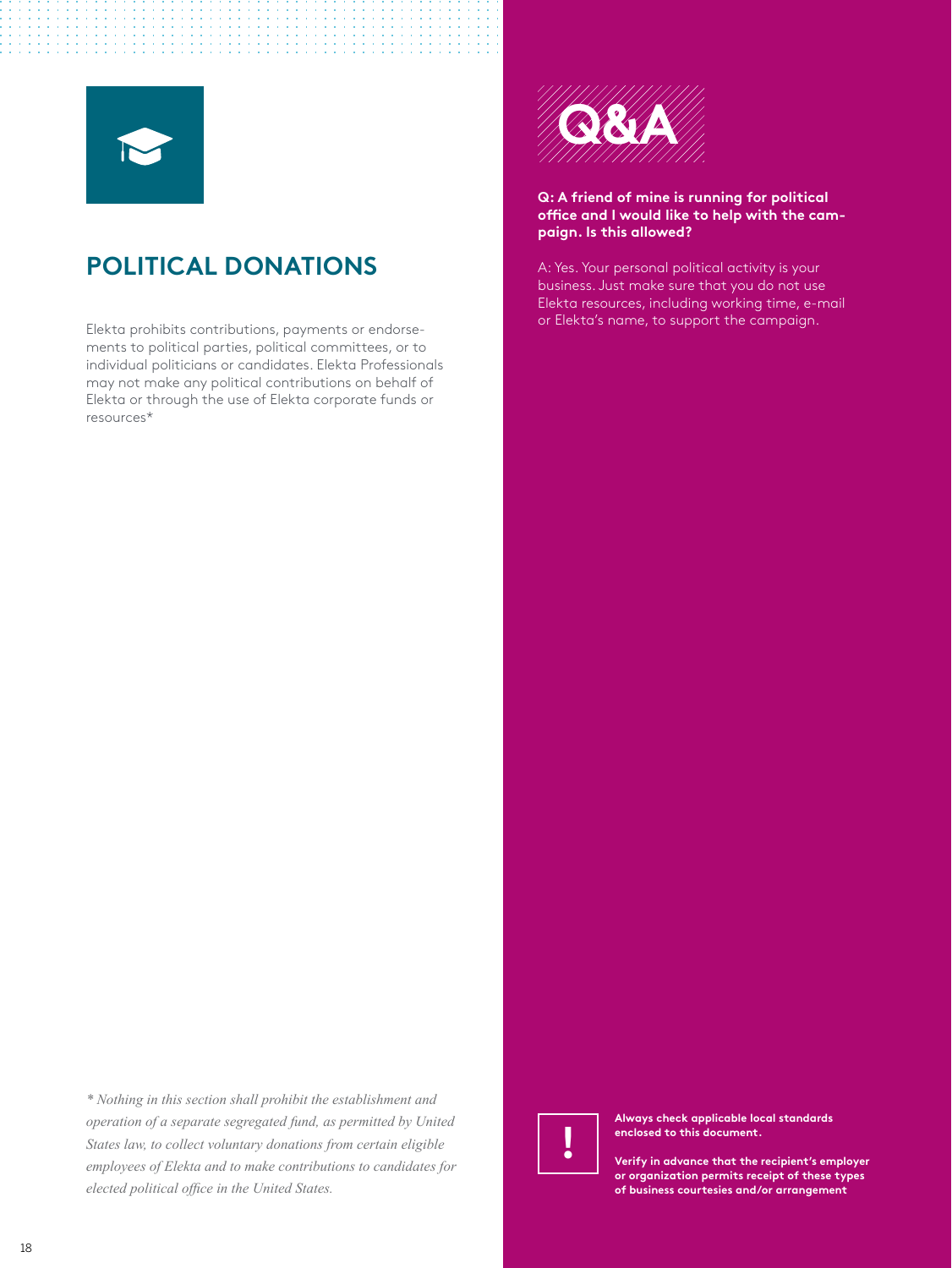

### **FACILITATION & SAFETY PAYMENTS**

Facilitation payments, also known as "grease payments," are small payments made to Government Officials to obtain or expedite a routine activity performed as a government service, such as processing a product registration or visa application.

Elekta prohibits facilitation payments, whether made directly or indirectly through a Third Party Representative.

In some exceptional circumstances, payments may be demanded from Elekta Professionals under threat of violence, personal harm or imprisonment. Elekta Professionals are authorized to make a so-called "safety payment" under these circumstances to secure their own safety or the safety of others. These payments must be reported to your manager or Elekta's Compliance Department.



**Q: I am travelling abroad and need to get a work visa quickly. The person at the embassy processing my request has said that he can speed up the process if I pay a small amount in cash. What should I do?**

A: This sounds like a facilitation payment, which is not permitted under our policy. The officer at the embassy would have to process the visa request even in the absence of any additional payment being made. You should ask for documentation that explains the fee, for example a published pricelist. You could also state that our company policy does not allow cash payments and that you need a receipt from the embassy for any additional payment. You should never pay a facilitation payment (except in exceptional situations such as treat of violence, personal harm or imprisonment).



**Always check applicable local standards enclosed to this document.**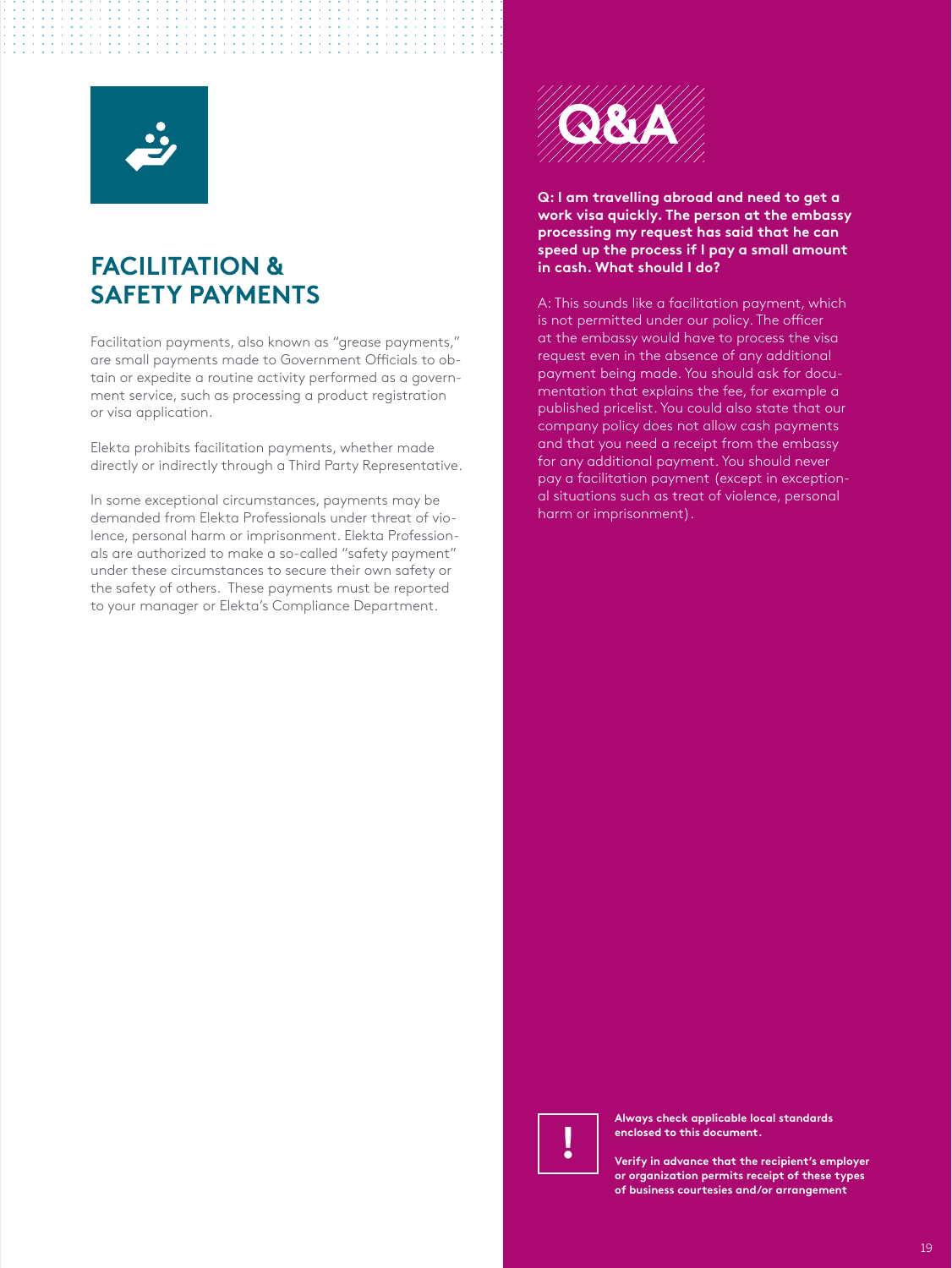## **Receiving business courtesies and other items of value**

Elekta Professionals are prohibited from accepting anything of value from any person or entity where it would improperly influence an action or obtain an improper advantage.

#### **Gifts, benefits or hospitality must be:**

- $\sqrt{\frac{1}{2}}$  Occasional and of modest value
- $\checkmark$  Offered in connection with a legitimate business purpose

#### **Gifts or benefits may never be**

- $\boldsymbol{\times}$  Cash or cash equivalents (gift certificates, shopping vouchers etc.)
- X Work for private purpose
- **X** Monetary loans
- $\times$  Any form of kick-backs (e.g. a personal benefit from a transaction negotiated on behalf of Elekta)

#### **Some other examples of gifts or offers that are not allowed:**

- $\boldsymbol{\times}$  Fully or partly paid personal holiday, trips or similar benefits addressed to individuals.
- X Extravagant gifts, such as jewelry, watches or consumer electronics
- $\times$  Memberships in sport clubs or similar, such as tennis and golf clubs

#### **What to do when you have received a gift that might be questionable?**

Elekta professionals shall return inappropriate gifts or reply to the invitation with a polite explanation of Elekta's policy. If it is not possible due to the given circumstances or unpractical to do so Elekta Professionals shall contact his or her manager for advice and it is the manager's responsibility to contact the Compliance or Legal Department for advice.



#### **Q: I have received a \$ 50 gift card from a supplier, can I keep it?**

A: No, gift cards are equivalent to cash and therefore not permitted

**Q: I got an invitation to attend a conference by one of our corporate banks. The conference is situated in Miami with clear business purpose and an opportunity to network with peers. The bank offers to pay for travel and hotel expenses. It would be very interesting and relevant to my job to attend this conference. Can I accept the invitation?**

A: Yes, you could attend if the conference is business related and approved by your manager. However Elekta should pay for the travel and hotel costs.

**Q: One of our IT suppliers has invited the Elekta IT department to a seminar to learn more about their new technical solution. In connection to this, the supplier also invites us for dinner. Can we accept?**

A: Elekta professionals may accept occasional invitations to entertainment as long as it is reasonable, appropriate and have a legitimate business purpose. The fact that the entire team from Elekta is invited makes this invitation more appropriate rather than inviting selectively an individual with who may be influenced in their decision making.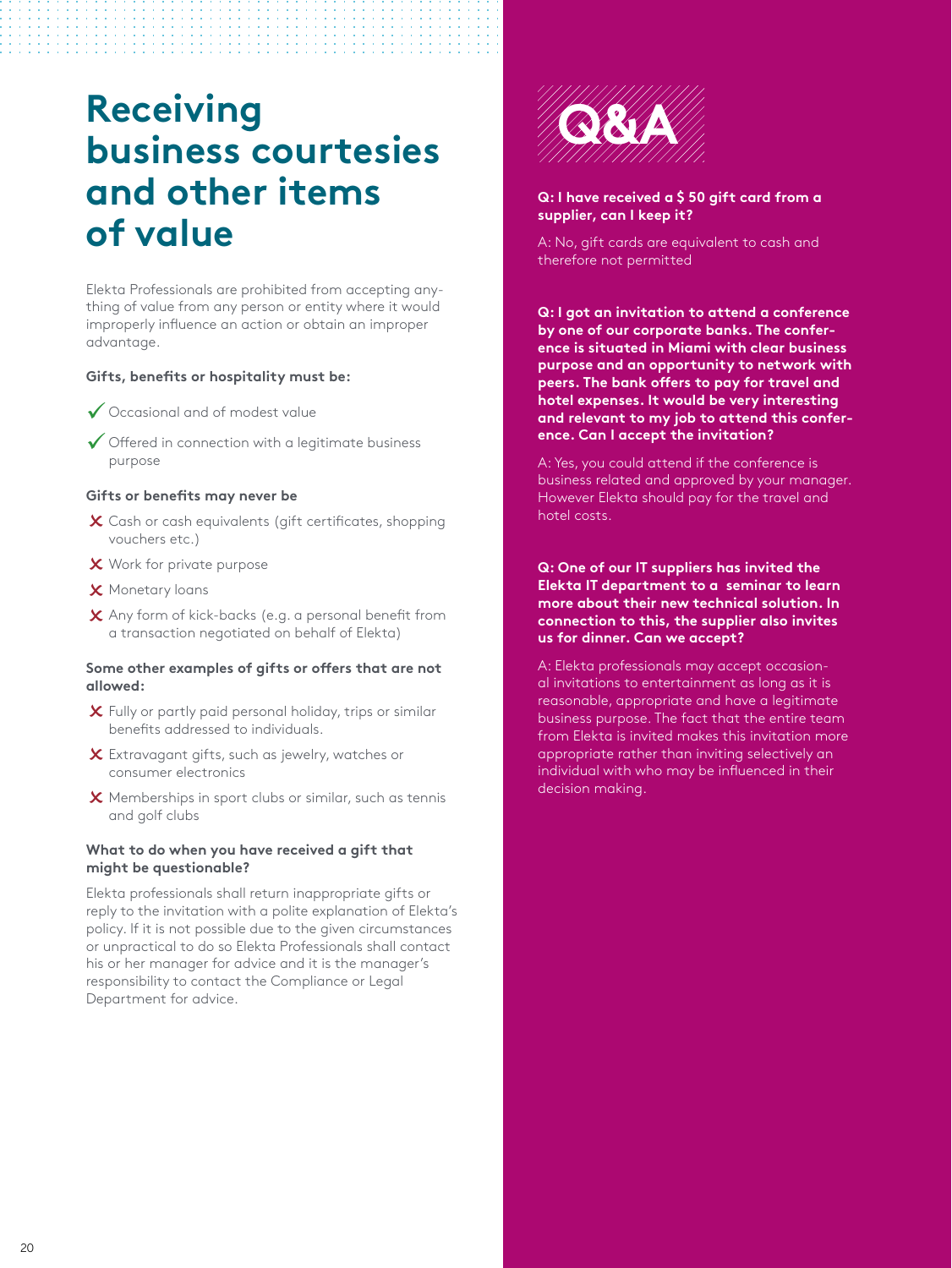

## **Relations with Elekta Representatives**

**Elekta's commitment to conducting business with the highest level of integrity extends to Elekta Representatives. Elekta Representatives are responsible for complying with all applicable laws, the principles set forth in the Elekta Code of Conduct and this Policy at all times.**

#### **DUE DILIGENCE AND CONTRACT REQUIREMENTS**

Elekta Representatives involved in the sale of Elekta products and services to customers and in dealings with Government Officials on Elekta's behalf must be reviewed, approved and managed in accordance with Elekta procedures.

These requirements are outlined in Elekta's Third Party Representative Risk Management Group Steering Documents and involve:

- **1.** A due diligence evaluation using Elekta's on-line due diligence tool, Compliance Desktop, both prior to engagement and renewed periodically; and
- **2.** A written contract approved by Elekta's Legal Department.

Elekta Professionals must continually monitor the activities of Elekta Representatives with whom they work and report any questions or concerns they have about an Elekta Representative to Elekta's Compliance Department or Legal Department.

**Elekta Professionals are prohibited from ever asking, directing or using an Elekta Representative to carry out an activity that would not conform to the Elekta Code of Conduct, this Policy, or applicable laws.**

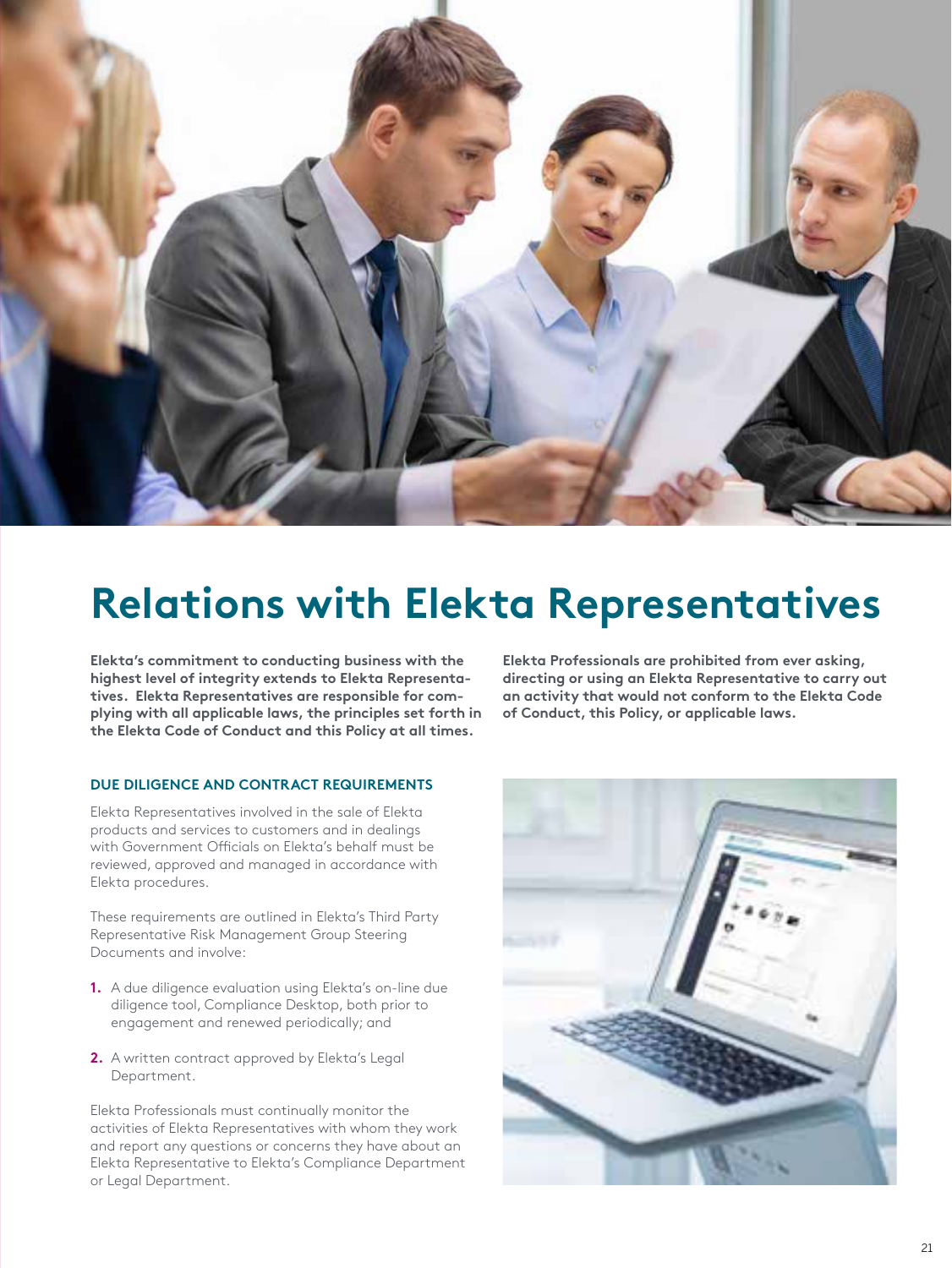

#### **ENFORCEMENT**

Failure to adhere to this Policy will result in disciplinary action, up to and including termination of employment or the contractual relationship. Elekta may also pursue legal proceedings when necessary and appropriate.

#### **REPORTING**

Elekta Professionals are expected to report any conduct we believe in good faith to be a violation of this Policy by using the reporting process outlined in the Elekta Code of Conduct.

Elekta expects all Elekta Representatives to inform Elekta of any corruption-related concerns or violations of this policy by contacting Elekta's Compliance Department.

Elekta will not tolerate any form of harassment, discrimination or retaliation against someone who has raised a concern and acted in good faith pursuant to this Policy.

#### **HELP AND ADVICE**

Questions related to the content in this policy can be discussed with representatives from Elekta's Compliance Department or the Legal Department.

#### **APPROVAL**

This revised policy was approved by the Elekta AB Board of Directors on August 30, 2016.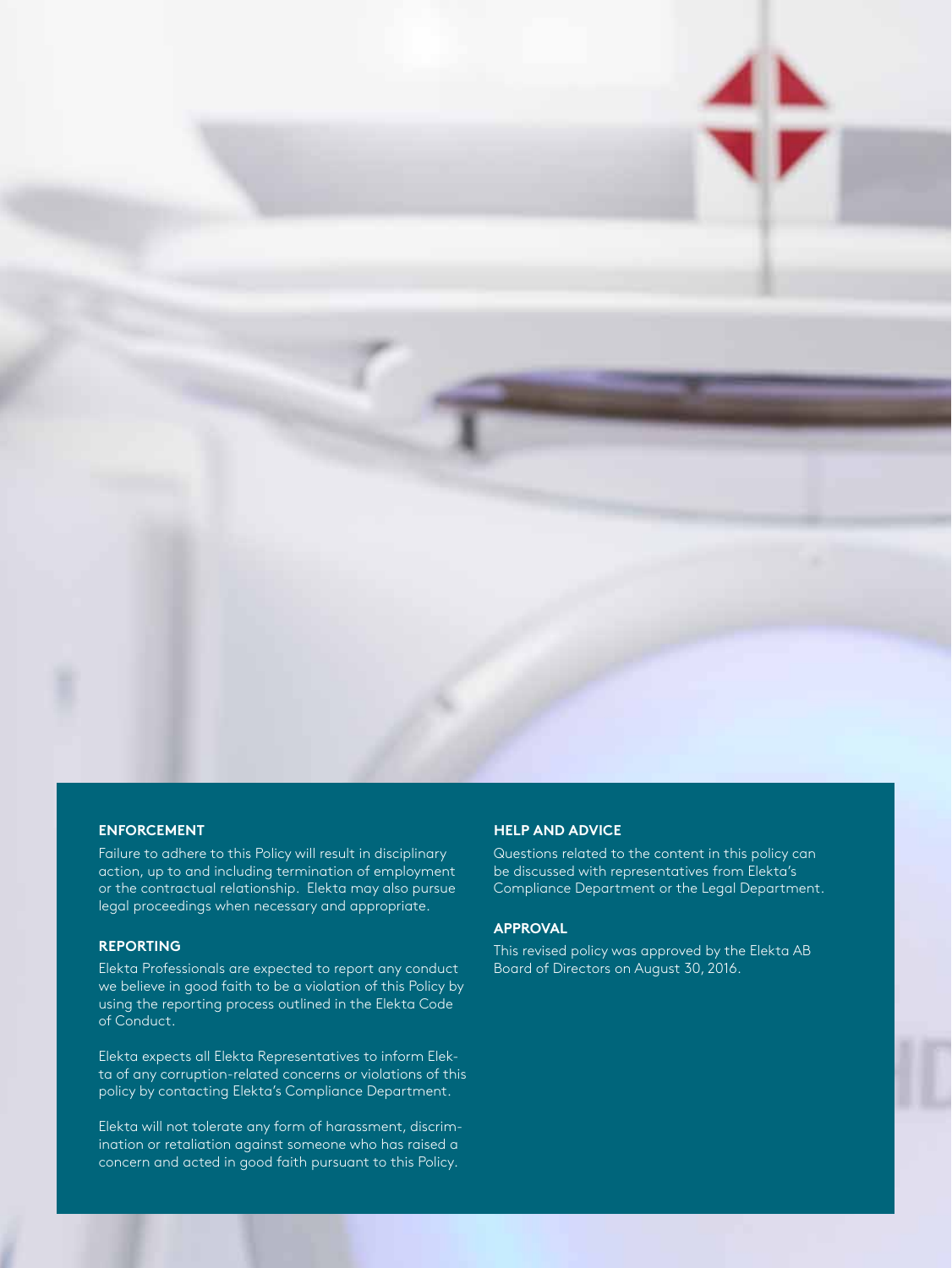